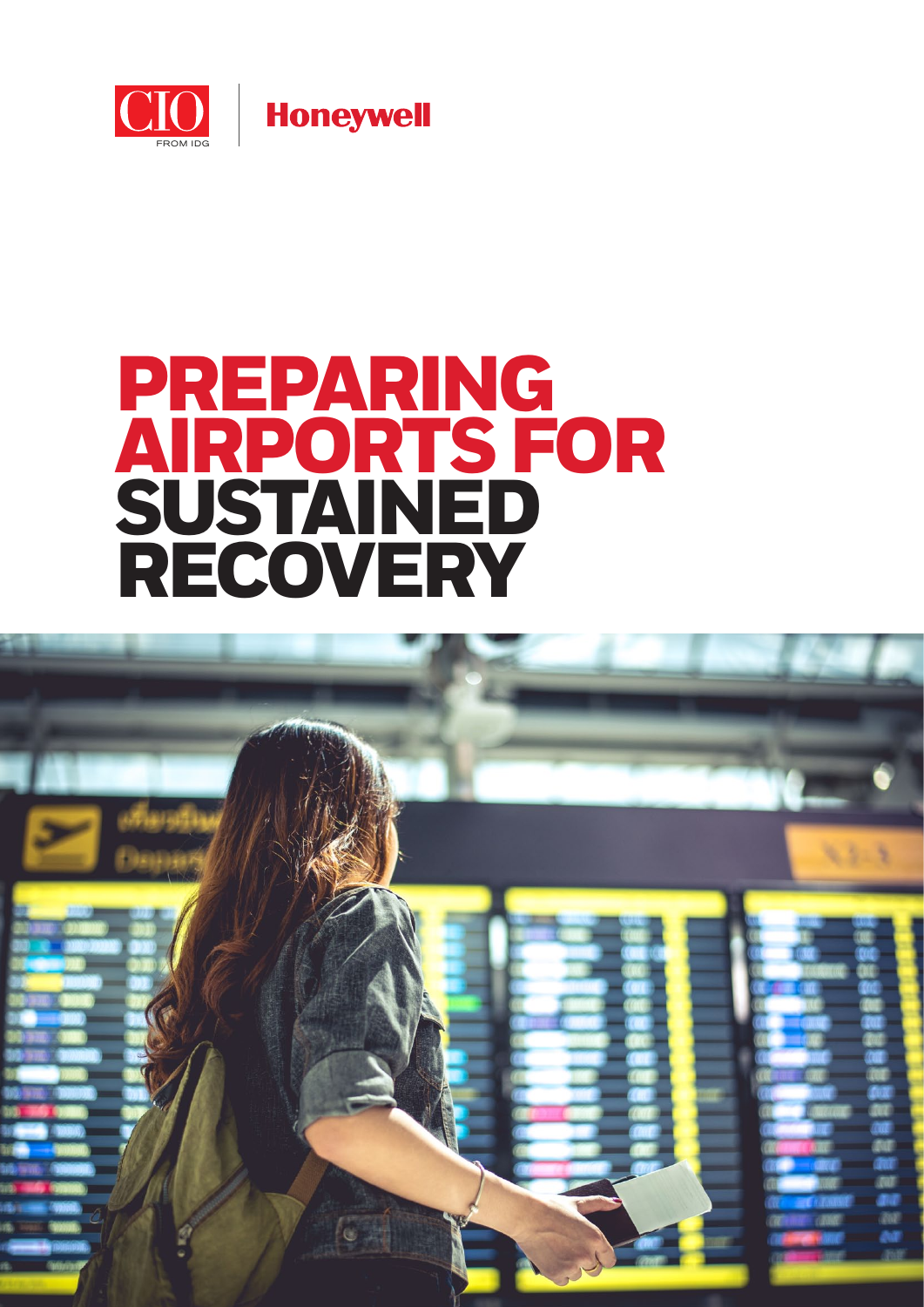**As of spring 2021, air travel remained one of the hardest-hit global industries according to Airports Council International (ACI).1 The situation is changing dynamically, though, and ACI sees potential for improvement. Long months of 'vacation deprivation' combined with an upsurge in confidence in air travel and safety measures should result in more people starting to travel – even abroad.** 

As flying resumes, airports must be mindful of their broader obligations. The most pressing of these is the need to provide passengers and staff with a safer environment that protects them from increased risk of exposure to contaminants. At the same time, European governments are working to achieve the aims of a Green Deal that will cut the continent's carbon emissions to net-zero by 2050,<sup>2</sup> and airports are expected to play their role in this deal. In United States president Joe Biden announced on April 2021 a new target for his country to achieve a 50-52 percent reduction from 2005 levels in economy-wide net greenhouse gas pollution in 2030. He emphasized that the United States can reduce carbon pollution from the transportation sector by reducing emissions.<sup>3</sup> Airports Council International World and the five ACI regions – in collaboration with members – have created a long-term carbon goal for their member airports: "ACI member airports at a global level commit to reach net zero carbon emissions by 2050 and urge governments to provide the necessary support in this endeavor."4

Likewise, the United Nations World Tourism Organization – UNWTO - has outlined its vision<sup>5</sup> for the responsible recovery of the tourism sector, which encourages decarbonization and better monitoring of emissions.

#### **BALANCING COMPETING EXPECTATIONS**

Airports are in an unenviable position. They must play their part in reducing global emissions while at the same time providing safer environments for passengers and staff. This requires better air quality and constant monitoring of air filtration and conditioning as well as cleaning systems – all this at a time when they will have to work on reduced budgets. While airports are seeking to recover the losses of 2020, the International Civil Aviation Organization projects that worldwide passenger numbers for 2021 will remain 62% to 75% below<sup>6</sup> what they were in 2019. This suggests that the industry's recovery will be a gradual uptick over several years, rather than a sharp incline in a short time period.

Yet savings – both financial and environmental – can be made using solutions tailored to airports' needs. With accurate, real-time analysis of metrics gathered from across an airport estate, operators can track changing environmental factors

as usage patterns evolve and also perform proactive, predictive maintenance, addressing potentially troublesome issues before they become expensive points of failure.

Honeywell Sustainability Suite is one such solution. It presents a unified view of building usage so that HVAC (heating, ventilation and air conditioning) settings can be tailored to adjust to live passenger flows. This reduces running costs while allowing passengers and airport staff to benefit from cleaner, safer and more comfortable air. Advanced video analytics can allow for monitoring of PPE use and social distancing compliance – two measures that have consistently recommended by health organizations like the CDC<sup>7</sup> – while thermal cameras can detect passengers with elevated skin temperatures. Honeywell's ThermoRebellion scanning solution has been installed at New York's JFK airport, where it's screening 60 passengers every minute to identify and isolate potential infections before a flight manifest disperses after baggage claim and immigration.

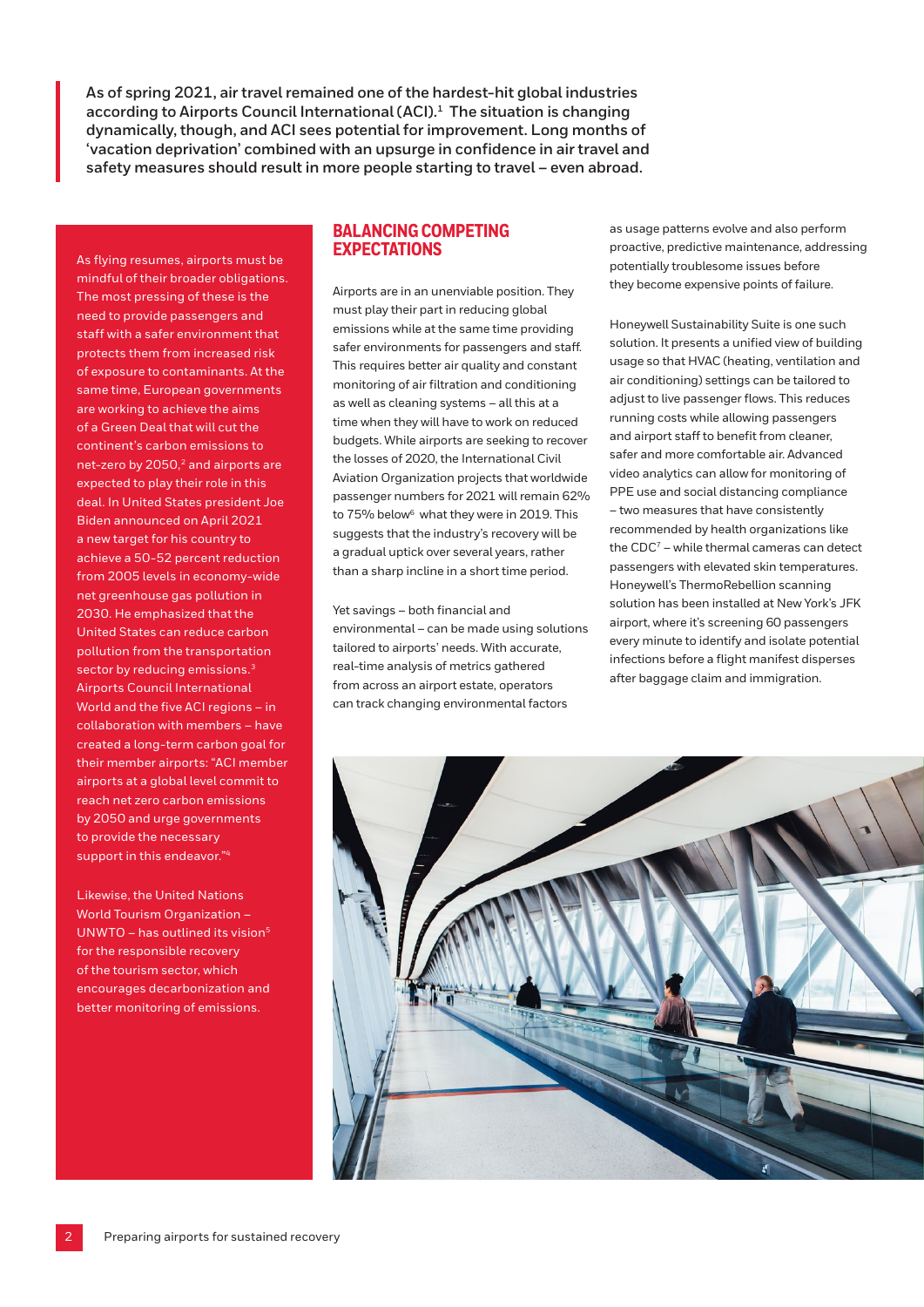

# **UNIFIED SOLUTIONS FOR DIVERSE DEMANDS**

Honeywell has committed itself to becoming carbon neutral in its operations and facilities within the next 15 years, and its Sustainability Suite delivers the tools required by likeminded businesses treading a similar path. The Suite's functions encompass energy optimization, implementation of renewable energy where possible, adoption of renewable fuel technologies, and ongoing audit and assessment using comprehensive dashboards.

Such solutions are not only available to new sites. Aging infrastructure may be coping with suppressed passenger flows – but will become increasingly inefficient as traffic starts to recover. At that point, the imperative for operators will be to rely less on point solutions and move over to integrated systems. Doing so needn't require an end-toend refit. The Honeywell Sustainability Suite is a holistic framework that can integrate with existing systems to deliver quantifiable improvements to processes and energy use. Upon its initial implementation, it is tailored to the specific environment in which it is used and a benchmark for assessing improvements to this environment. By monitoring the effect of automated changes to HVAC, lighting and other systems over time, the system quickly becomes more proficient in making a positive contribution to achieving sustainability goals for the site.

The Honeywell Command & Control Suite (CCS) further simplifies the task of isolating and managing incidents by providing mapbased navigation. By improving situational awareness, it puts data into context so that operators can visualize knock-on effects and quickly allocate resources and staff where required. Optimized to work on any screen, CCS provides data that is portable, so personnel travelling from a command post to a point of action are always working with the latest information and can make better informed decisions when on site.

These systems are fed by the Honeywell Enterprise Buildings Integrator (EBI), a key component of the connected airport, to provide an all-in-one overview of metrics gathered from sensors deployed both airside and landside, sitewide. At Pittsburgh International Airport, EBI has centralized

management of 9,000 fire detection points and 17,000 HVAC units across a 10,000 acre site. It gives passengers an insight into how improvements to the airport's ongoing energy use have succeeded in operating costs. These include turning off escalators at night and using occupancy sensors to reduce power to systems in vacant areas.

Other components, like Honeywell Energy Manager, analyze and minimize energy consumption, while Honeywell LifeSafety Manager detects potential dangers and automates public address and voice announcements.

Announcements have an important and often overlooked role to play in reducing carbon production, as they can minimize at-gate delays and the knock-on environmental and financial impact of burning fuel while waiting. Pristina International Airport in Kosovo uses LifeSafety Manager to integrate its public address and automatic flight announcement systems to deliver important, automatic, manual or emergency calls that are uninterrupted and stores flight announcements for rebroadcast when the system is once again available for use.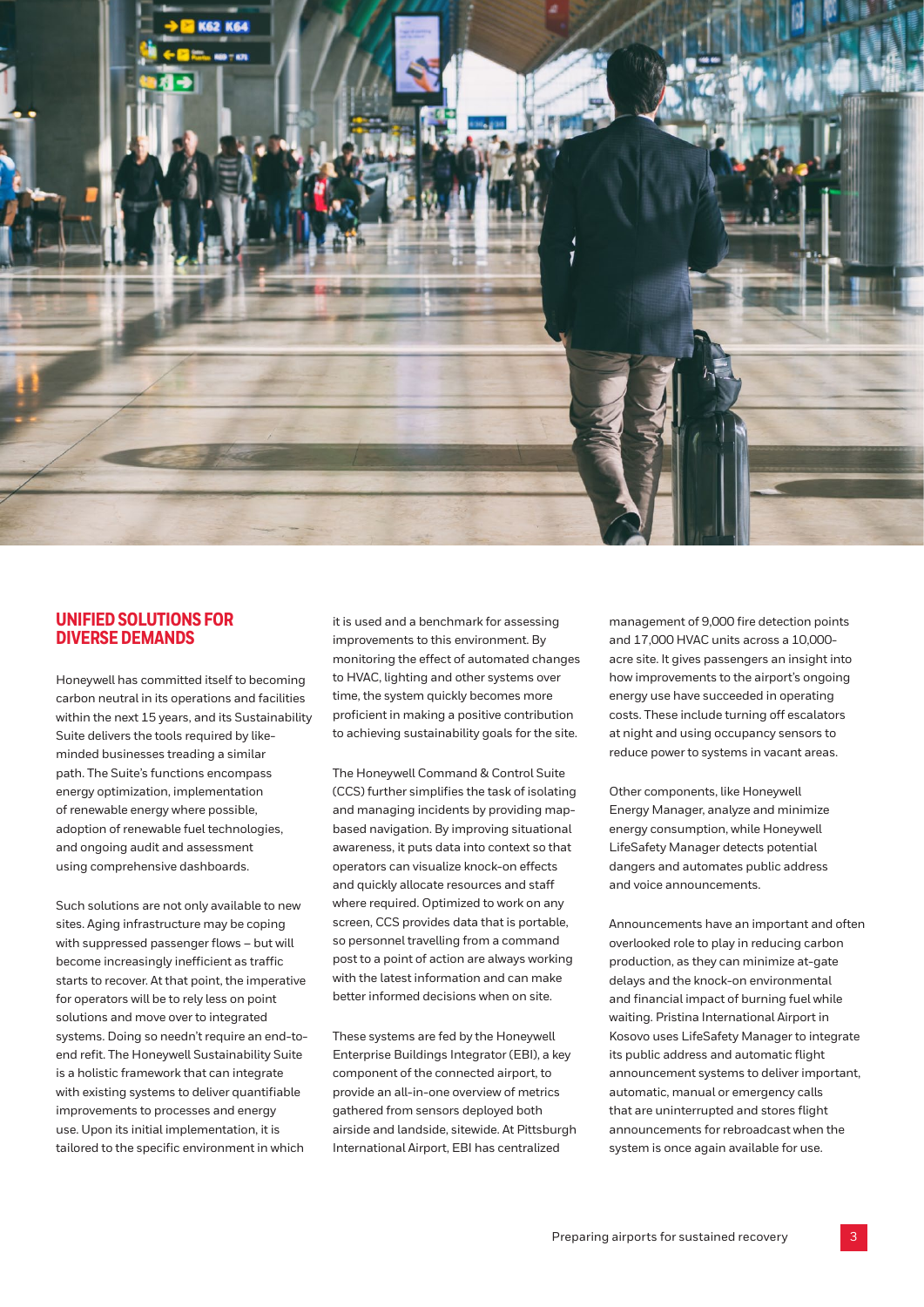

### **AIRSIDE IMPROVEMENTS**

Aviation has an environmental impact even when standing still. Aircraft idling on aprons, delayed departures and congestion that requires planes to circle each have quantifiable outcomes. Airports that are serious about becoming more sustainable need to implement solutions that extend beyond the terminal building to create shorter turn-arounds and reduce waiting time through better alignment of airport stakeholders and the use of integrated systems.

New Delhi's Indira Gandhi International Airport has done precisely this. It's cutting expenditure by switching to LED and using Honeywell's Light Manager. This gives it more granular control and localization of potential faults, allowing it to better manage expenditures and to implement repairs more quickly, avoiding disruption. In addition, Honeywell Navitas Turnaround Manager enables the airport's airside operations to better use ramp and apron assets by optimizing uptime and visibility of operations.

The more data an airport has at its disposal, the more informed the decisions made by its operators. Capturing a broader range of data allows them to gauge ongoing performance

against KPIs and use it in managing tower operations, engineering, passenger experiences and workflows. Systems can be used to forecast bottlenecks, allowing management to coordinate solutions that may never be noticed by passengers. Using data to improve the process of positioning aircraft on the ground reduces fuel burn to help airports meet their obligations in accordance with ICAO and Eurocontrol Standards for Advanced Surface Movement Guidance and Control Systems.

## **BUILDING BACK BETTER**

Airports are no longer collections of individual buildings performing discrete functions. They are connected environments that use site-wide connectivity, data sharing and the automation of workflows through artificial intelligence (AI) and machine learning to increase security and make flying a more enjoyable experience for passengers, while at the same time improving collaboration and efficiency.

AI-driven analytics systems, sensors and IoT solutions provide better management of ground traffic and airport facilities and help reduce fuel consumption between the gates and runways. As a result, connected airports can become more efficient and cost-effective operations and also safer and more pleasant places to visit as a passenger or employee.

2021 can give airports the opportunity not only to build back but build back better by partnering with a solutions provider that has the reach and experience to implement tried and tested solutions to meet the unprecedented challenges airports face today.

Additionally, in the United States, the government Airport Improvement Program (AIP) provides grants to public agencies (in some cases, to private owners and entities) for the planning and development of public-use airports that are included in the National Plan of Integrated Airport Systems (NPIAS). Projects include improvements related to enhancing airport safety, capacity, security, and environmental concerns.<sup>8</sup>

More than 500 airports worldwide employ Honeywell solutions, including South Korea's Incheon International Airport, which has engaged Honeywell as an advisor since 1997. Honeywell solutions have been in use both landside and airside since the airport's opening, helping to deliver more efficient operations, user friendly interfaces and greater energy efficiency.

- 1 Source: [The impact of COVID-19 on the airport business and the path to recovery,](https://aci.aero/news/2021/03/25/the-impact-of-covid-19-on-the-airport-business-and-the-path-to-recovery/) ACI, March 25, 2021 [Accessed June 22, 2021]
- 2 Source: [A European Green](https://ec.europa.eu/info/strategy/priorities-2019-2024/european-green-deal_en) Deal European Comission, Priorities 2019-2024 [Accessed June 22, 2021]
- 
- Source: <u>President Biden Sets 2030 Greenhouse Gas Pollution Reduction Target Aimed at Creating Good-Paying Union Jobs and</u><br>[Securing U.S. Leadership on Clean Energy Technologies](https://www.whitehouse.gov/briefing-room/statements-releases/2021/04/22/fact-sheet-president-biden-sets-2030-greenhouse-gas-pollution-reduction-target-aimed-at-creating-good-paying-union-jobs-and-securing-u-s-leadership-on-clean-energy-technologies/), White House, April 22, 2021 [Accessed June 2
- 4 Source: [ICAO Statement on ACI World's Long Term Carbon Goal Study,](https://aci.aero/news/2021/06/08/icao-statement-on-aci-worlds-long-term-carbon-goal-study/) Airports Council International (ACI), June 8, 2021 [Accessed June 22, 2021]
- 5 Source: ["ONE PLANET VISION FOR A RESPONSIBLE RECOVERY OF THE TOURISM SECTOR",](https://webunwto.s3.eu-west-1.amazonaws.com/s3fs-public/2020-06/one-planet-vision-responsible-recovery-of-the-tourism-sector.pdf) UNWTO, 2020 [Accessed June 22, 2021]
- 6 Source: [ICAO, Effects of Novel Coronavirus \(COVID‐19\) on Civil Aviation: Economic Impact Analysis, ICAO](https://www.icao.int/sustainability/Documents/COVID-19/ICAO_Coronavirus_Econ_Impact.pdf) , 15 June 2021 [Accessed June 22, 2021]
- 7 Source: [Public Health Activity Guidance,](https://www.cdc.gov/coronavirus/2019-ncov/hcp/non-covid-19-client-interaction.html) CDC, April 8, 2020 [Accessed June 22, 2021]
- 8 Source: [Overview: What is AIP,](https://www.faa.gov/airports/aip/overview/) Federal Aviation Administration, March 16, 2021 [Accessed June 22, 2021]